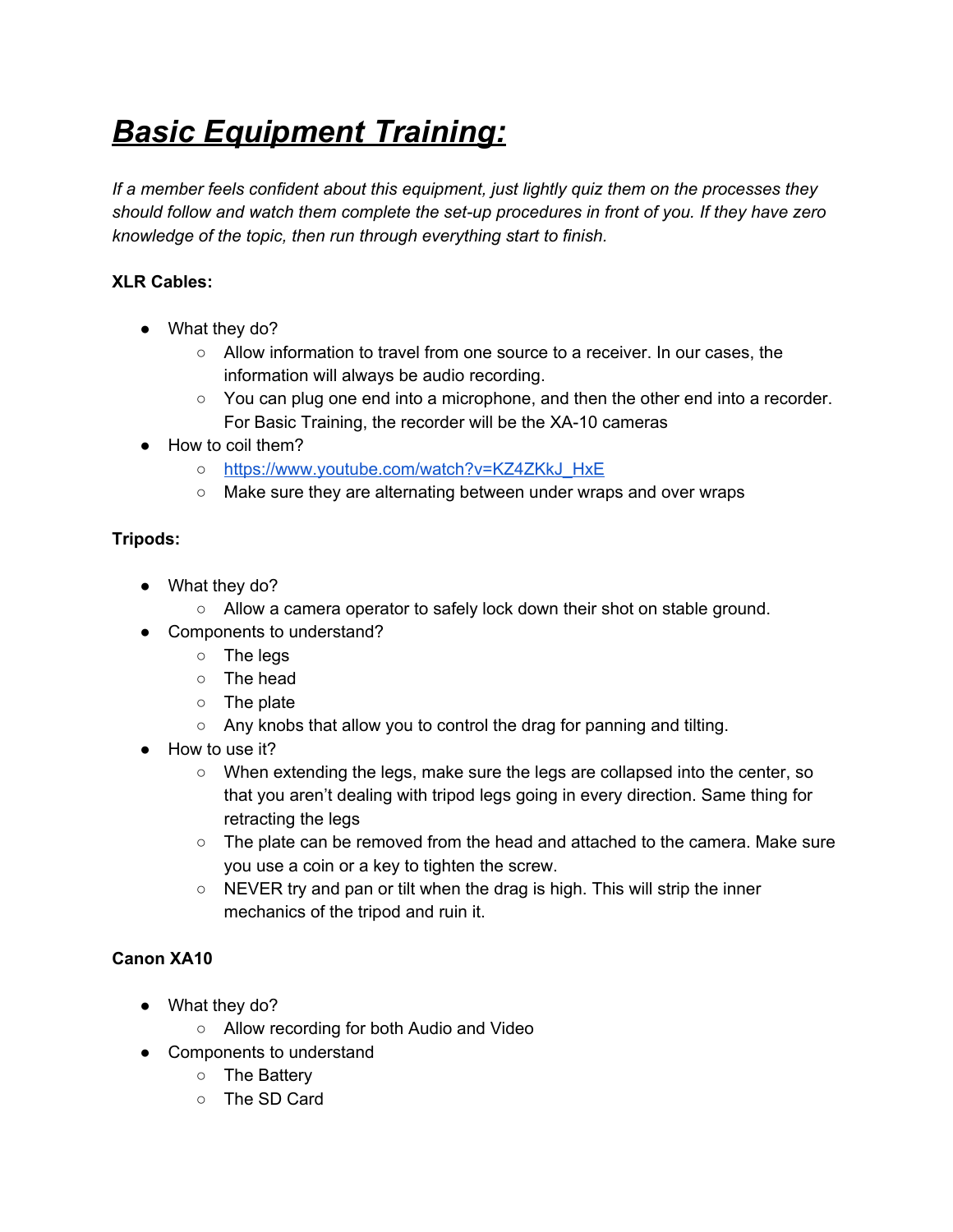- How to format an SD card and why we do it?
- The Audio controls
- How to use it?
	- Place a charged battery in the back end
	- Enter an SD card into the side, and format the card
	- Set your shot, and change the White Balance, Exposure, Shutter Speed, and ISO
		- White Balance
			- Tells the camera what the color white looks like in this room, so that things aren't too warm or soft.
		- Exposure
			- How much light is let through the lense. Larger the number, less light. Lower the number, more light
		- Shutter Speed
			- Always leave it at 1/60. We can explain it later (double the frame rate)
		- ISO
			- Adding white to an image to make it brighter, but makes the image quality lower. Recommend keeping it as low as possible

#### **Boom Mics/poles/handheld mic**

- Handheld mic
	- $\circ$  Requires an XLR connection to the XA-10 and a switch to mic+48v (this way the camera is powering the microphone
	- Make sure you understand to set the gain on the microphone and make sure that when silent, the levels are at or below -48db, and when speaking they are hitting -10db
	- Make sure they understand that the microphone needs to stay at a person's mouth when talking, otherwise the sound will be terrible
- Shotgun Mic
	- Also XLR connection, also Mic+48 volts
	- Wrapping the shotgun mic into the boom pole so that it is secure
	- How to hold the boom pole, and how to extend it's handle
		- Woof game

#### **LED Lights**

- How to put the LED light onto a light stand (we use light stands in studio, and C-stands if we're going into the real world)
- Using a shot bag to keep the light stand safe
- How to use the battery for the LED light, and how to plug it in to turn it on
- How to control intensity of light and color temperature